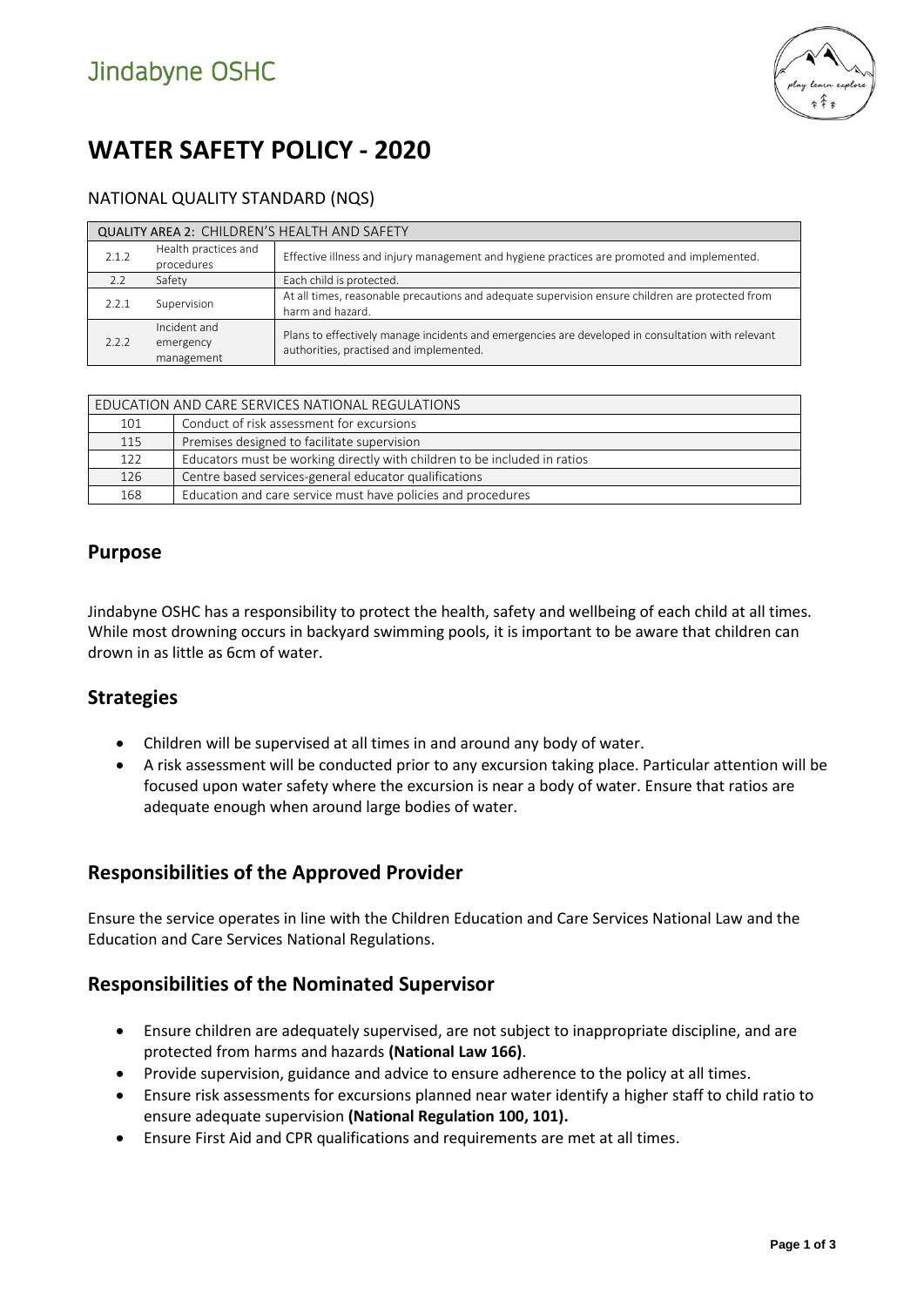# Jindabyne OSHC



# **Responsibilities of the Educators**

- Embed water safety messages into the children's education program such as Kids Alive.
- Ensure water troughs or containers for water play are positioned and filled to a safe level and emptied or covered securely after use.
- Empty buckets used for cleaning immediately after use. No cleaning buckets are to be left in areas or accessible to children.
- Discourage children from drinking grey water. Provide clean drinking water at all times.
- Complete a daily Safety Inspection of premises to ensure that all hazards are known and minimised. When a hazard or potential hazard is detected
- Monitor all taps on the premises that children have access to and ensure they are turned off securely when not in use.

# **Responsibilities of the Children**

Ensure that every child has an adult with them before approaching an area with water.

## **Responsibilities of the Families**

Reinforce water safety practices with children at home.

### **Definitions, Terms & Abbreviations**

**Term means**

CPR Cardiopulmonary Resuscitation

#### **Related Statutory Obligations & Considerations**

| <b>Australian Children's Education and</b> | http://www.acecqa.gov.au/                             |  |
|--------------------------------------------|-------------------------------------------------------|--|
| <b>Care Quality Authority (ACECQA)</b>     |                                                       |  |
| <b>Children (Education and Care</b>        | https://www.legislation.nsw.gov.au/#/view/act/2010/1  |  |
| Services) Nation Law (NSW) 104a            | 04a/full                                              |  |
|                                            |                                                       |  |
| <b>Department of Education</b>             | http://www.dec.nsw.gov.au/what-we-offer/regulation-   |  |
|                                            | and-accreditation/early-childhood-education-care      |  |
|                                            |                                                       |  |
| <b>Education and Care Services</b>         | https://www.legislation.nsw.gov.au/#/view/regulation/ |  |
| <b>National Regulations</b>                | 2011/653                                              |  |
|                                            |                                                       |  |
| <b>Kidsafe NSW</b>                         | http://www.kidsafensw.org/water-safety/               |  |
|                                            | http://www.kidsafensw.org/imagesDB/wysiwyg/Swim       |  |
|                                            | mingPoolSafetyKL2009 2.pdf                            |  |
| <b>Kids Alive</b>                          | https://kidsalive.com.au/early-childhood-program/     |  |
|                                            |                                                       |  |